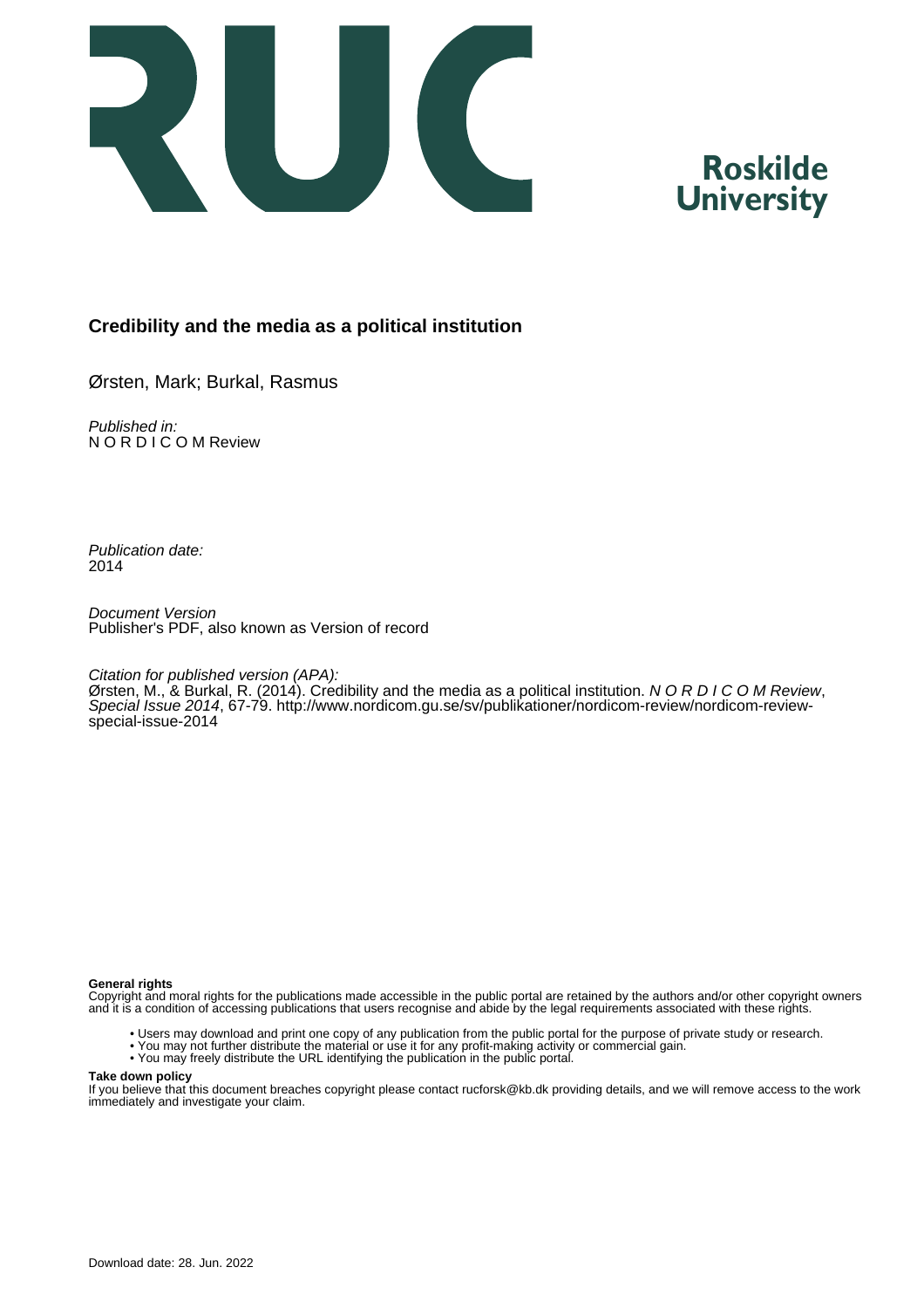# Credibility and the Media as a Political Institution

Mark Blach-Ørsten & Rasmus Burkal

## **Abstract**

Credibility is frequently represented as both an ideal goal for journalism as a profession and as an integral part of the news industry's survival strategy. Yet there is no widely accepted operationalization of the concept of credibility. In the current article, we present the results of a study of credibility in Danish news media. Credibility is defined at an institutional level by two dimensions: A) the accuracy and reliability of the news stories featured in leading Danish news media, and B) journalists' knowledge and understanding of the Danish code of press ethics. The results show that sources only find objective errors in 14.1% of the news stories, which is a lower figure than most other studies report. The results also show that Danish journalists find bad press ethics to be an increasing problem and attribute this problem to increased pressure in the newsroom.

**Keywords:** credibility, new institutionalism, Denmark, press ethics, accuracy, news media

# **Introduction**

For the first time in 23 years, the Danish code of press ethics, known as 'the general guidelines for press ethics', were updated and revised in May 2013. This revision followed an almost three-year-long debate on press ethics in Denmark. The debate on ethics was ignited by a couple of highly debated journalistic scandals that hit the Danish media from 2010 and onwards (Blach-Ørsten 2013a). Most spectacular was the case of Jan Lindholt Mikkelsen who, on January 4, 2010, found himself named and pictured on the front page of a leading Danish tabloid in association with the horrible murder of a young girl. He was later cleared of all charges. By putting Lindholt Mikkelsen on the front page, the tabloid was not in direct violation of the Danish code of press ethics, because his lawyer had not demanded that his case be handled behind closed doors as is the usual custom in high-profile criminal proceedings in Denmark. However, other news media outlets and many politicians felt that the tabloid had gone too far. The episode ignited a sharp debate between media, politicians and the public, where both the politicians and the public expressed a deep concern that, in light of increased competition, ethics in Danish news media was slipping. But other than a few spectacular cases, neither the public nor politicians could come up with proof to back up the statement that press ethics in Denmark was generally slipping.

The study presented here tries to answer the question of the status of journalistic ethics in Danish media by looking at the concept of media credibility from a new angle.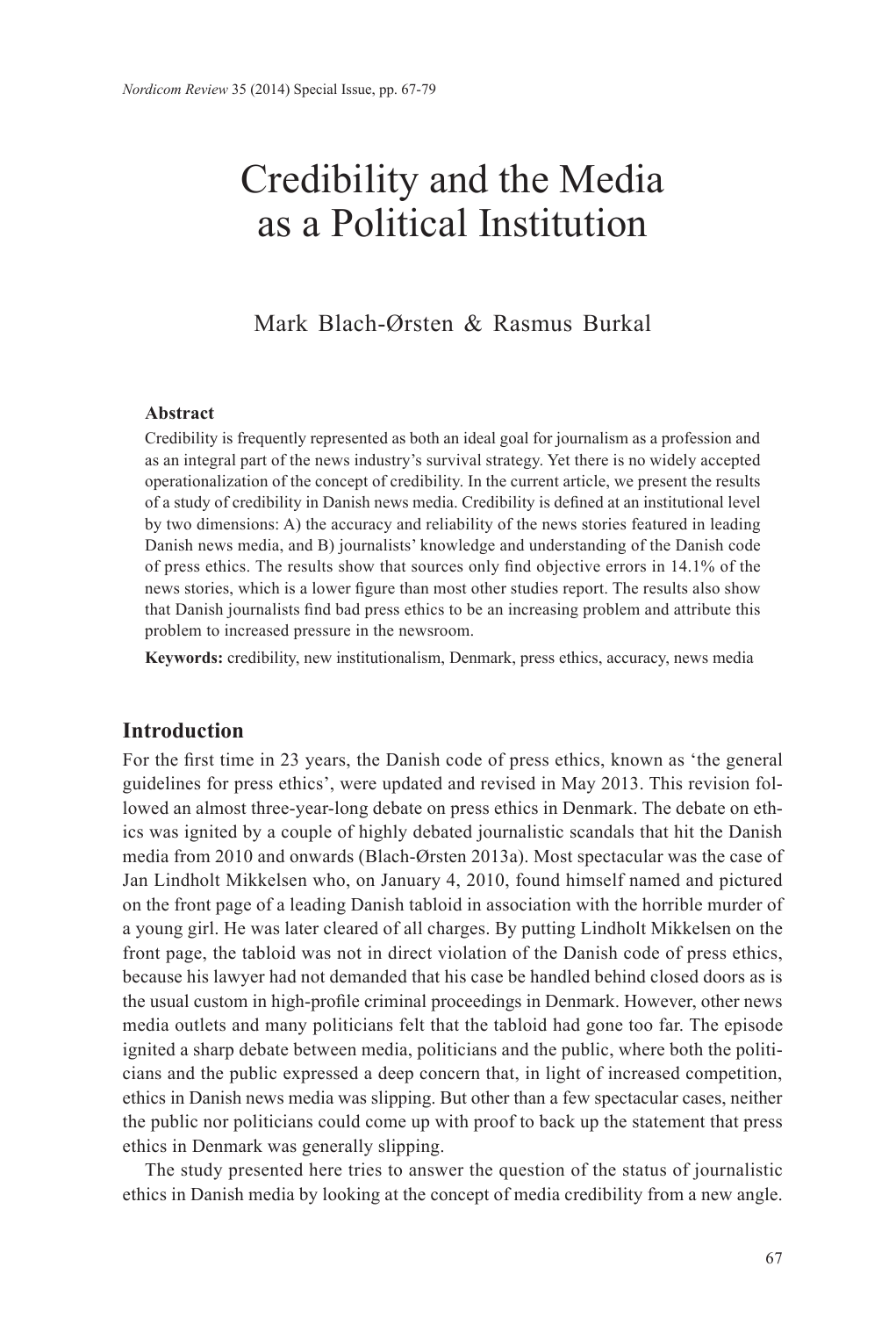The article proceeds in several steps. We will start with an introduction to the Danish media system and a review of the literature on credibility. Then, by linking the debate on credibility to the theory of the news media as a political institution, we will suggest a new way to define and operationalize the concept of credibility. The result of the Danish study will then be presented, and finally it will be argued that the question of credibility needs to be addressed just as vigorously as the question of media economics has been, and that credibility needs to be at the forefront of any new business model suggested for the news media.

# **The Danish Media System – A Brief Introduction**

Blach-Ørsten (2013b) gives the following overview of the Danish media system based on Daniel C. Hallin's and Paolo Mancini's (2004) comparative analysis of Western media systems. Denmark is placed in the "Democratic Corporatist" model as one of the European countries characterized by early development of a large newspaper industry, active state involvement in the media sector, and an early focus on press freedom. Danish newspapers have historically been strongly linked to the political parties that grew out of the shift from absolutism to parliamentary democracy in the late nineteenth century. Today, the three most important nationally distributed broadsheet newspapers are all principally committed to impartial news coverage, but also retain their distinct ideological editorial profiles. Since the 1990s, print circulation, readership and advertising revenues have all dropped dramatically as the traditional paid broadsheet and tabloid newspapers faced challenges from newly launched free dailies and with the rise of digital media (Lund, Willig and Blach-Ørsten 2009; Esmark and Ørsten 2008; Willig 2011). Thus far, the turbulence of recent years has led to a relatively minor reduction in the size of the newsrooms of the major Danish newspapers as well as a shift in focus from print to online, where all legacy titles continue to reach large audiences.

In terms of broadcast media, 1959 saw the creation of Denmark's Radio (DR) as a national integrated public service provider funded by a license fee levied on all receivers. In the early 1980s, TV 2 was launched as a competing, advertising-funded, state-owned public service broadcaster. With the development of satellite and cable television and the further liberalization of broadcast regulation, several more commercial radio and television stations have entered the Danish market, but they do not play a significant role in terms of news provision. Like the major newspapers, the two main broadcasters strive for impartial news coverage, and though the possibility that their journalism may be biased in one direction or another is a recurrent theme in the public debate, empirical research has repeatedly found that political journalism remains by and large politically neutral (Albæk et al. 2010; Esmark and Ørsten 2008). Still the Danish media system, like the other systems in Hallin' and Mancini's model, is facing changes on many fronts, among which the most relevant for the present purposes are (Blach-Ørsten 2013b):

- Economic factors, including commercial news organizations engaged in an evermore intense competition for attention and advertising
- Public service providers who need large audiences to justify their existence change the demands of news production.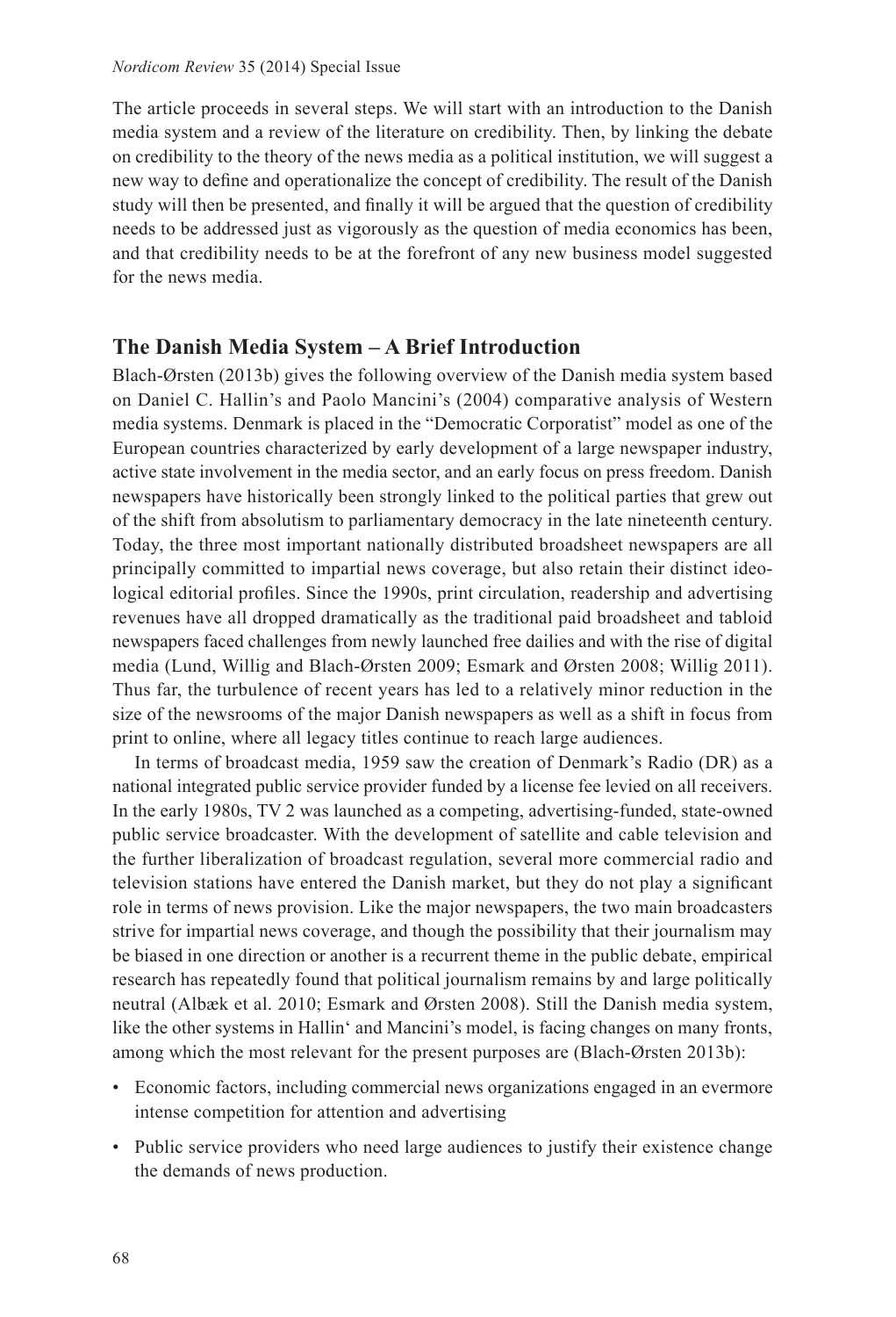• Technological factors, including technological convergence on digital platforms meaning that previously separate media like newspapers, broadcasters, and new stand-alone websites now compete head-to-head and can monitor each other's news output in real-time.

Indeed, the debate on credibility in Denmark frequently cited changes in news media economics and the introduction of new technology as the major reason for credibility taking a backseat to competition in today's journalism.

## **An Overview of the Study of Credibility**

The concept of credibility is frequently represented as both an ideal goal for journalism as a profession (Vultree 2010) and as an integral part of the news industry's survival strategy (Meyer 2004). Yet there is no widely accepted operationalization of the concept. According to Reich (2011) and Elliot (1997), modern credibility studies began in the 1940s in communication studies. Credibility in the context of journalism is less well studied (Reich 2011), but at least three principal debates on journalism and credibility can be outlined from a literature review (Reich 2011; Kiousis 2009; Vultree 2010): The question of source credibility, the question of medium credibility and the more general question of the relationship between credibility and press ethics.

Source credibility has focused on how different communications characteristics can influence the perception of a message. This may be studied from an audience perspective or from a journalistic perspective. Medium credibility, on the other hand, focuses on the credibility of the channel through which the message is delivered, rather than the sources of the message (Kiousis 2009). Both types of credibility studies have, however, been criticized for methodological problems in the design of factor analyses intended to measure credibility and for not being clear in the operationalization of the concept of credibility (Kiousis 2011). For instance, a common operationalization of credibility includes the following dimensions (Thorson, Vraga and Ekdale 2010: 292): "trustworthiness and expertise, fairness, bias, incompleteness, concern of community, separation of opinion and fact, and accuracy", but fails to specify, or further operationalize, each of these equally elusive concepts.

To a lesser degree the concept of credibility has also been debated in studies on journalism ethics (Elliot 1997; Vultree 2010). In these studies, a journalistic code of ethics is sometimes seen as being necessary in order to secure the credibility of the medium. At other times, credibility is just more or less assumed to be part of the journalistic craft and moral framework of journalism, and can as such not be written down as part of a journalistic code of ethics (Vultree 2010). In Scandinavia, common ethical guidelines for journalists are linked both to journalism as a profession and to the institutionalization of the news media as a political institution (Allern 2001). As outlined in the above section on the corporatist democratic model, news media in this media system are seen as especially important to democracy, and with this privileged role comes certain obligations that are to be met by journalists and news organization. These obligations are outlined in ethical guidelines for journalists.

In Scandinavia, the debate on media credibility was at its height in the 1970s (Elliot 1997). Göran Hermerén (1978) and Peter Arvidson (1977) both argued for a concept of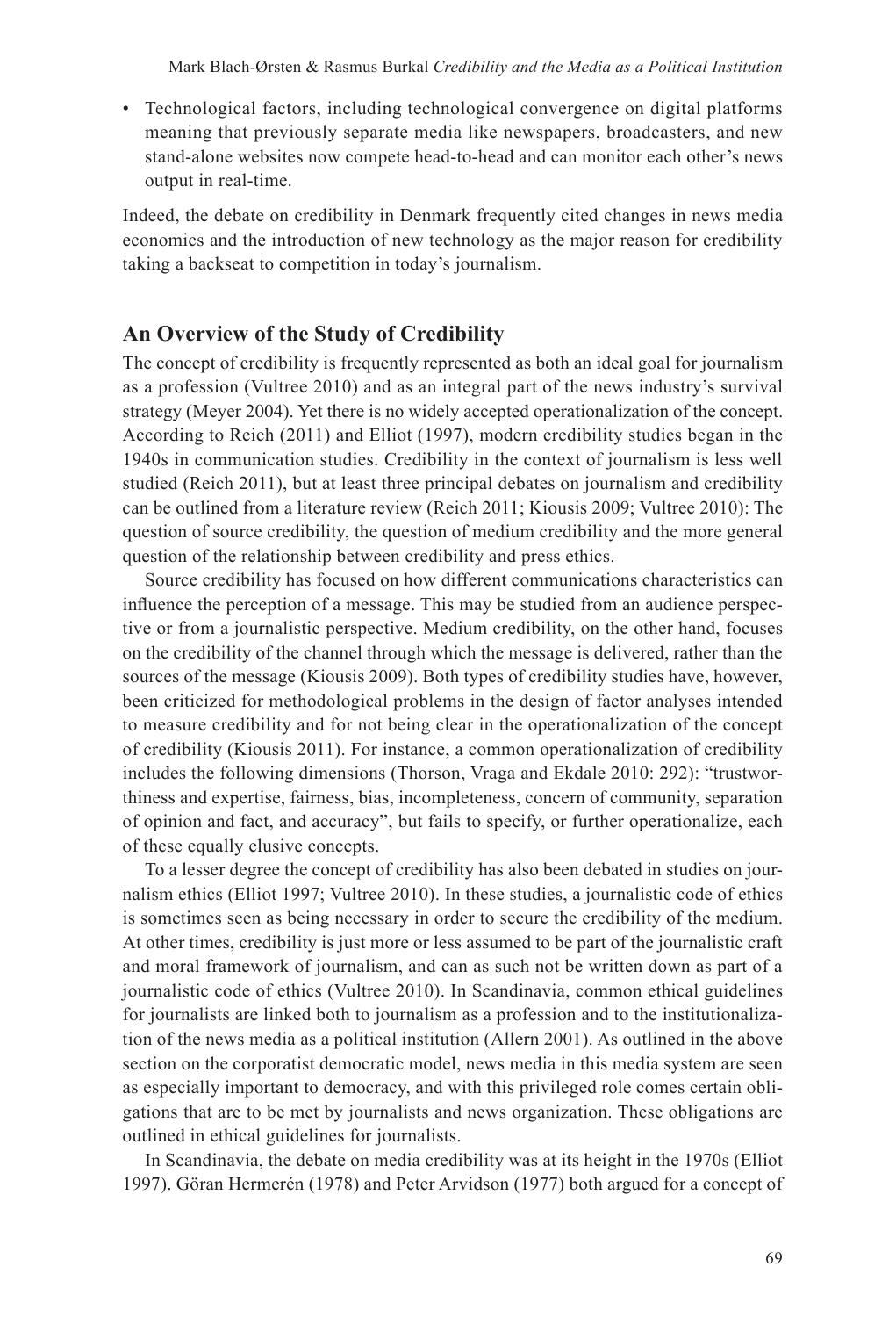credibility that would be more precise than a factor analysis of what the public perceived as credible information. Hermerén argued for more objective criteria for measuring credibility, in line with Westerståhl's (1974) research on criteria for objectivity, and both argued that credibility concerns the way news media present reality in news stories, and how this reality is perceived. This is the line of research that will be explored and expanded in the next section.

# **Institutional Credibility**

As shown above, the study of credibility was born out of research in communications and has yet to be linked to more contemporary theory on the study of journalism's role in society. In the study of journalistic ethics, credibility is sometimes seen as an integral part this system of ethics and sometimes not. To develop a more contemporary and theoretically based concept of credibility, we suggest that the concept of credibility be linked to the general debate and research on the media as a political institution. Today many scholars view the news media as a political institution in its own right (Cook 1998; Sparrow 1999; Allern and Blach-Ørsten 2011). Although the news media do not constitute a formal political institution like the executive, legislative, and judiciary branches of government, the metaphor of the "fourth estate" suggests how they can be seen as an intermediary political institution akin to political parties and interest groups, a phenomenon that needs to be understood both as a disparate collection of individual organizations and as sharing certain social logics. Cook (1998, p. 64) states the following about the institutionalist perspective on news media:

Despite different technologies, deadlines and audiences are structured similarly in [news organizations'] internal organization, the way they interact with sources, the formats they use, and in the content they provide (…). This transorganizational agreement on news process and content suggest that we should think of the news media not as a set of diverse organizations, or even a batch of individual institutions, but collectively as a single social institution.

In Scandinavia as well the media are often viewed from this perspective. Allern and Blach-Ørsten (2011) argue that news organizations may be characterized as custodians or patrons of journalism and news as a societal institution. As others scholars, like Sparrow (1999), have pointed out, this is not their only role. In many cases the news media are also market-driven organizations and linked to the economic institutions of society. But what distinguishes news media from other media, and news enterprises from other enterprises, is their role as representatives of journalism and news as an institution (Allern 2001). The ideals that see journalism as having a societal mission of vital importance to democracy are especially strong in the democratic corporatist model. Thus the role of journalism in this media system is to provide information about public affairs, to scrutinize the wielders of power, and to raise public debate (Allern 2001, Blach-Ørsten and Allern 2011). By virtue of these historical ideas and ideological myths, media companies have legitimized themselves as institutions essential to the function of democratic societies. Politicians in the democratic corporatist model have supported this line of thought via both direct and indirect media subsidies (Allern 2001). Another characteristic of journalism as an institution is "the news paradigm" or 'news regime' (Ryfe 2006): A common understanding of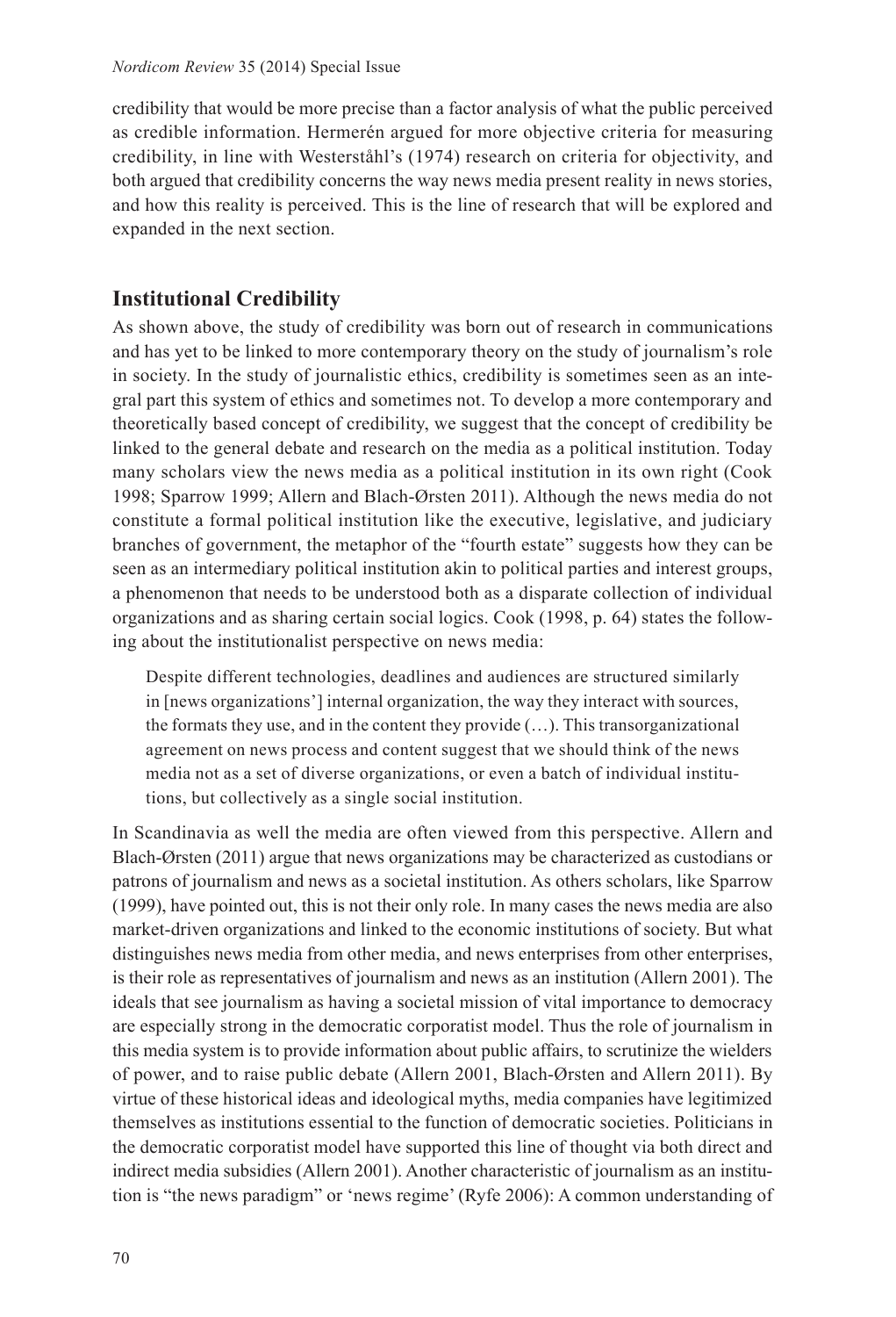certain basic news rules concerning genre, news values, tacit procedures and conventions regarding what journalism must observe, report and how it should be presented.

However, a central point in institutional studies of the news media is that even though the media can be seen as a political institution, they are a more volatile political institution than the formal political institutions in a society. Indeed Cook (1998) points out that the news media have more in common with two other political institutions – the political parties and the interest group system – than with the constitutional branches of the legislature, executive and judiciary. A central reason for the news media's more volatile institutional status is linked to the fact that journalism is a weak profession. As Kaplan writes (2006: 177):

No specialized technical knowledge, no formal credentialed training, no esoteric occupational language, nor the creation of a self-evidently, socially useful product – none of these shield journalism from external criticism.

Skovsgaard and Bro (2011: 322) argue along the same lines when they write:

The consequence of this absence of an abstract knowledge and strong structures for inclusion and exclusion is that the journalistic profession becomes more vulnerable and its legitimacy less stable compared to other professions.

Even Schudson (1978) remarked that journalism is an uninsulated profession, and paraphrasing that we argue that the news media constitute an uninsulated political institution. Journalism's, and thus the news media's, protection from criticism, and claim of autonomy, comes largely from the institutional myth of the fourth estate and lofty ideals concerning journalism and democracy, as pointed out by Allern (2001) and Allern and Blach-Ørsten (2011). But myth and ideals are no longer strong enough to alone support the media's credibility as an institution. Besides the volatile state of journalism as a profession other changes in society are affecting the contextual conditions of journalism. As mentioned earlier in the present article, changes in the news media's economy are one change, but Skovsgaard and Bro (2011) cite two other major changes and challenges. The first change is fueled by technological innovation, and could be described as the rise of amateurism. News media and social media are changing in such a way that private citizens can now produce and publish their own news or share news with others via social networks, perhaps constantly reducing the role journalism plays in people's lives. Another change is the professionalization of communication in political parties, authorities, companies and organizations, all of which are now able to produce, publish and distribute their own news made by their own journalists and to reach audiences by themselves Thus, just as the political parties and the interest group organizations have been affected by changes in society and have lost some of their former status and stability, so has journalism become a more blurred, criticized and fragile institution due to changes in economics, technology, politics and media use.

Though it does point out that the news media's status as an political institution is fragile, institutional theory on the news media does not concern itself directly with the question of credibility, but instead with the legitimacy of the news media, and yet again the question of professionalism, or lack thereof, becomes central. Cook (1998: 77) writes that journalism is not much of a profession compared to the 'old' professions such as law and medicine, and indeed: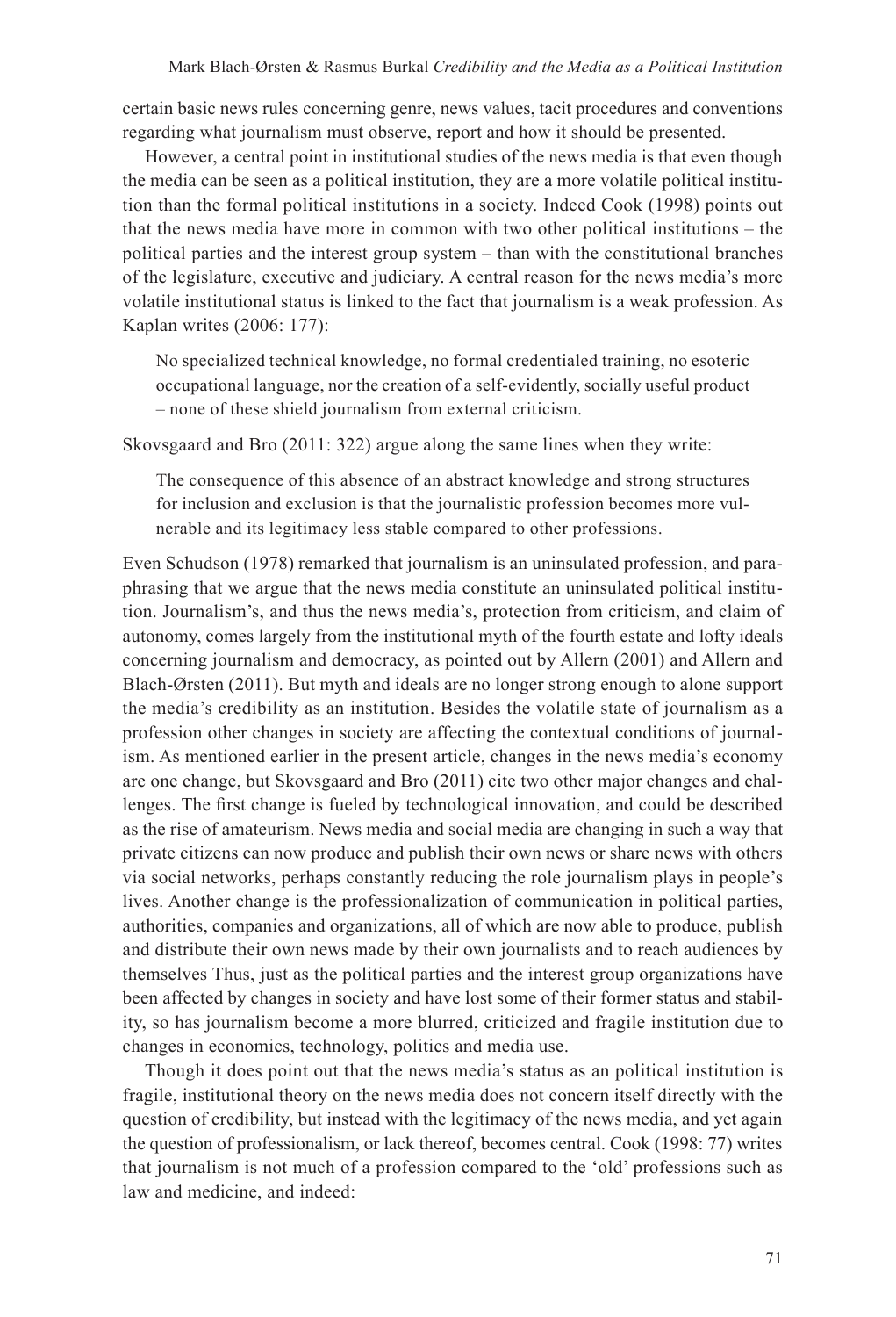Journalism professionalism is not inherent in the formal structures or in particular individual attitudes but is instead performed as part of daily work. Indeed such performances may become ever more central, precisely because the journalistic profession is so poorly demarcated.

Skovsgaard and Bro (2011) also focus on daily practices when they write that journalists, to a much greater degree than doctors and lawyers, have to negotiate and reinforce their legitimacy through their daily work. And Sjøvaag (2011) simply states that journalism is only as legitimate as its daily work practices are. This was also the case in the journalistic scandals that led to a new code of press ethics in Denmark. In each scandal, it was the work practices behind the story that were criticized. Building on this point of view, we argue that the media as an institution in the Danish society enjoy some level of credibility (as do other institutions), but that this credibility to an increasing degree is linked, not to institutional myth or democratic ideals, but to the daily work practices within the media, making these daily work practices central to the concept of institutional credibility.

The daily practice of news making can be described, using institutional theory, as a news regime defined as a common understanding and relatively stable set of rules, procedures and resources for the production of news (Ryfe 2006, Blach-Ørsten 2013b). Thus, the credibility of journalism as an institution is located in the daily practices of producing the news by following the rules laid out in the news regime. Ryfe (2006) defines the current news regime as the modern and professional news regime, as opposed to the 'partisan news regime' of the party press, and describes the routines of the modern news regime as talking to credible sources, gathering facts and writing balanced stories. A code of press ethics may be seen as the legal underpinning of such a news regime and indeed the Danish code of ethics, among other things, states that the information presented in a news story should strive to be accurate and balanced. With this in mind, we can return to the problem of developing a new way of operationalizing the concept of credibility at an institutional level.

As should be clear from the above discussion, daily journalistic practice is at the center of an institutional concept of credibility. In some ways, this returns the focus to the Scandinavian credibility debate of the 1970s, which shared a similar focus on media content. However, in the present article, media content is defined as the result of the journalistic practices of producing news, gathering facts, talking to credible sources and producing balanced stories that adhere to a code of press ethics. Instead of focusing on the relationship between news content and the audience, as both older and newer studies of credibility have done, the present study suggests a new focus on news sources and journalists themselves. From an institutional perspective, the interaction between sources and journalists are central because most sources in the news are elite sources, and as elites they represent the other powerful institutions in society, such as political and financial institutions. Thus, the elite sources' perceptions of news and their interaction with journalists can also be seen as a mirror of the interaction between the media as an institution and other institutions in society. Meyer (2004) argues along the same lines in his attempt to put the accuracy of news reports at the center of the debate on credibility. Building on Lazarfeld's theory of the Two-Step Flow, Meyer (2004: 96-97) argues that elite sources are a much more important measure of credibility than audience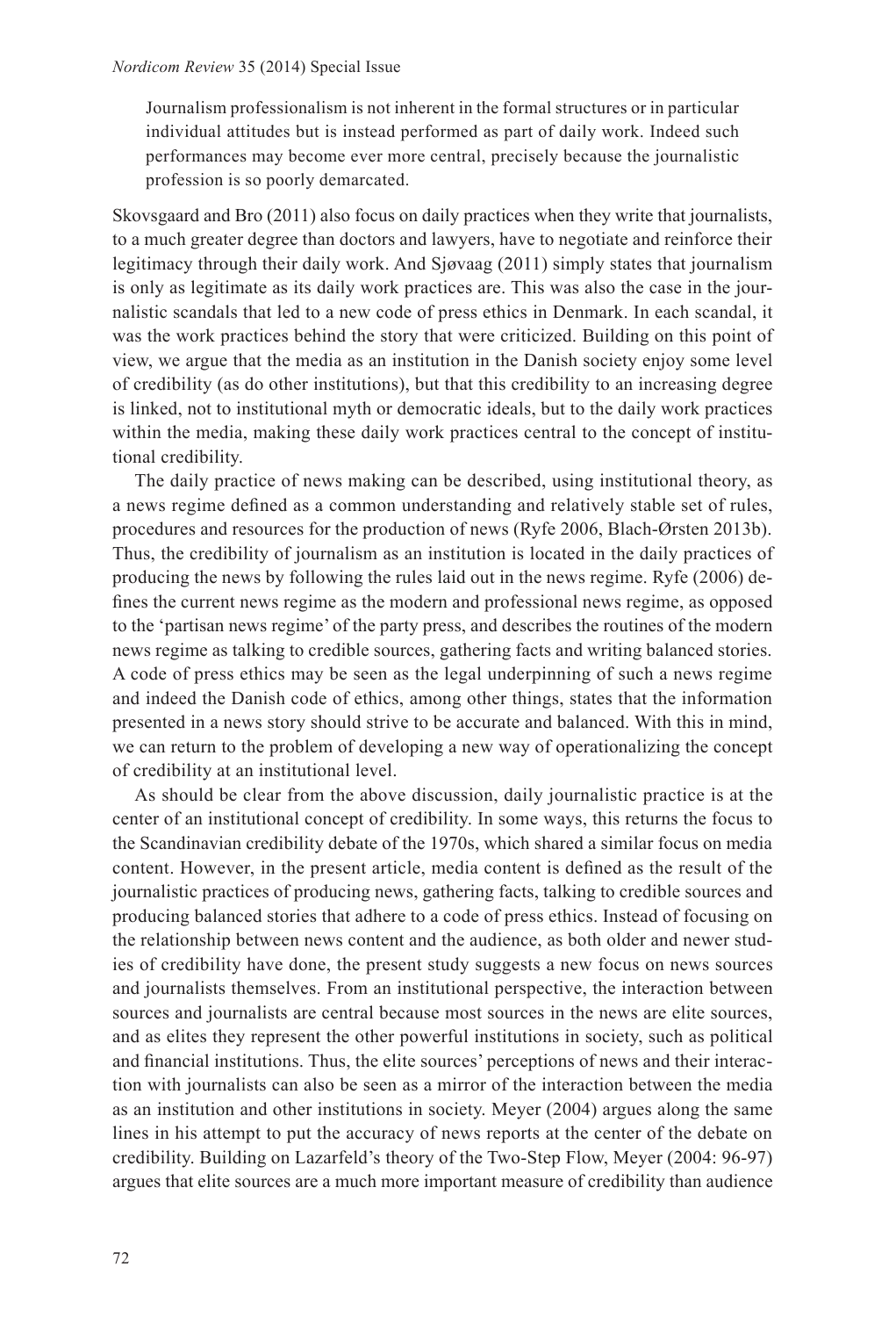perception: "Newspapers with a high density of errors have the least trusting sources, and their skepticism filters down to the population. If this seems strange, remember that sources tend to be the elites."

In the present study, credibility is defined by two dimensions: a) the daily practice of gathering facts by talking to news sources and b) the daily practice of producing news stories in Danish newsrooms under the guidance of a code of press ethics. While point a) switches focus from the general audience to the elite news sources, point b) adds a new focus on the journalists themselves and their perception of their daily practices. In Denmark, the existence of a general code of press ethics, as well as the existence of an independent press council that may demand that news media rectify an error in a story, is seen as in institutional arrangement (Andersen 2006), i.e. the code of press ethics addresses the media's role as an institution, and not as individual private business enterprises, and because of this institutional role the media, like other institutions, should have a set of guidelines for how this institutional role should be performed.

The concept of credibility used here can thus be described by the figure below.

## *Figure 1. Model of Institutional Credibility*



To examine the daily practice of talking to news sources, we were inspired by the accuracy and reliability studies conducted by Maier (2007) and Prolezza et al. (2012). We therefore used a source-survey method and sent a questionnaire to news sources asking them, among other things, to identify errors, if any, in news reports. To examine journalists' relation to the Danish code of press ethics, we sent a survey to 350 journalists working in the same media that we sampled our sources from, and asked them about their daily practices and the Danish code of press ethics.

## **The Study**

The study is based on two surveys. The source survey was sent to sources who had participated in news articles and news reports in week 46 2011 in national broadsheet newspapers and online newspapers (*Berlingske*, *Jyllands-Posten* and *Politiken*), local newspapers (*Folketidende* and *Nordvestnyt*) and national television (DR and TV 2). The questionnaire was distributed to 906 sources in the period 13th-21st February 2012. When the collection of responses was completed 13th March 2012, 596 sources had responded, of whom 95 percent had answered all the questions in the questionnaire. Altogether, this gives a response rate of 66 percent. 547 sources confirmed that they had been interviewed by a journalist from the media, in which the article or feature was published.

Our analysis is based on the responses of these 547 sources. The 547 sources break down as follows: 57% from national newspapers, 19% from regional newspapers, 17% from national TV and 7% from the national newspaper's online papers. At the same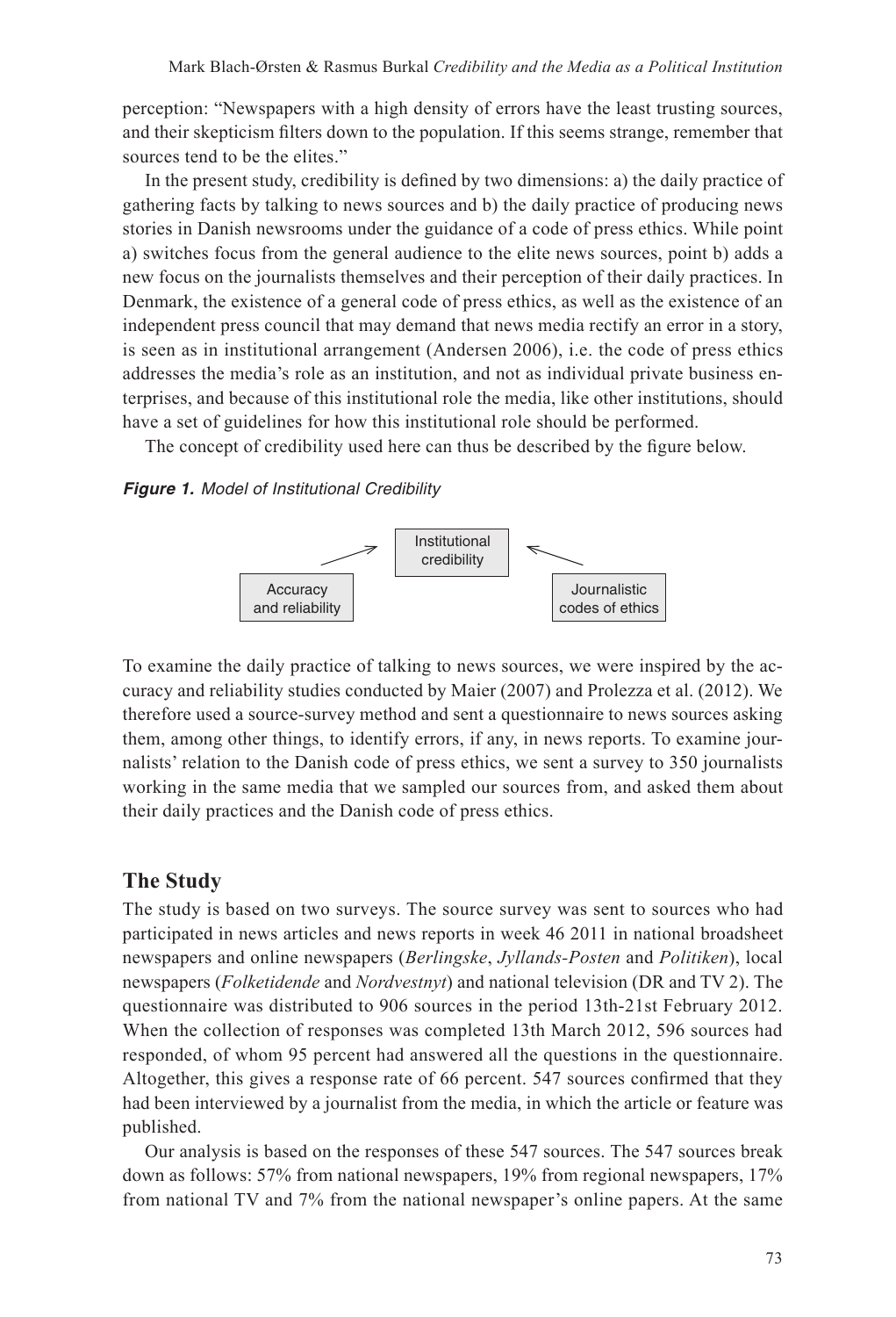time we sent a survey to 350 journalists working in the same media that we sampled our sources from, and asked them about the Danish code of press ethics. Seventy percent of the journalists responded to the questionnaire on press ethics. Most responses came from journalists working at the national newspapers and national televisions stations, as only a few of the journalists working in local media responded to our survey.

# **Findings**

## *Daily News Performance*

The first rule in the Danish code of press ethics underlines that the information presented in a news story should be factually correct. Table 1 shows that 14.1% of the sources find some kind of factual errors in the news story. However, there are differences across media platforms. More sources in television than in newspapers find factual errors, while the fewest errors are found online. But our sample of sources in online media is also the smallest  $(n= 50)$ , so this result should at this point be considered exploratory.



## *Table 1. Factual Errors*

Table 2 shows the subjective errors and again only a small proportion of sources, 11.6 %, reported finding subjective errors, and again sources in television found more errors than sources in newspapers both online and offline (table not shown).

We also asked sources to evaluate the news item in which they appeared as sources on a general level. Here more than 60% of all sources across all platforms answered that they fully or partially agreed that the news item in its entirety was 'good journalism' (table not shown).

Based on the answers mentioned above, one might think that sources have almost nothing negative to say about the media in Denmark. But even though sources only found a relative small percentage of errors, either objective or subjective, and in general agreed that the news item in which they appeared was 'good journalism', when asked about the media's performance on a general level they still expressed a rather high degree of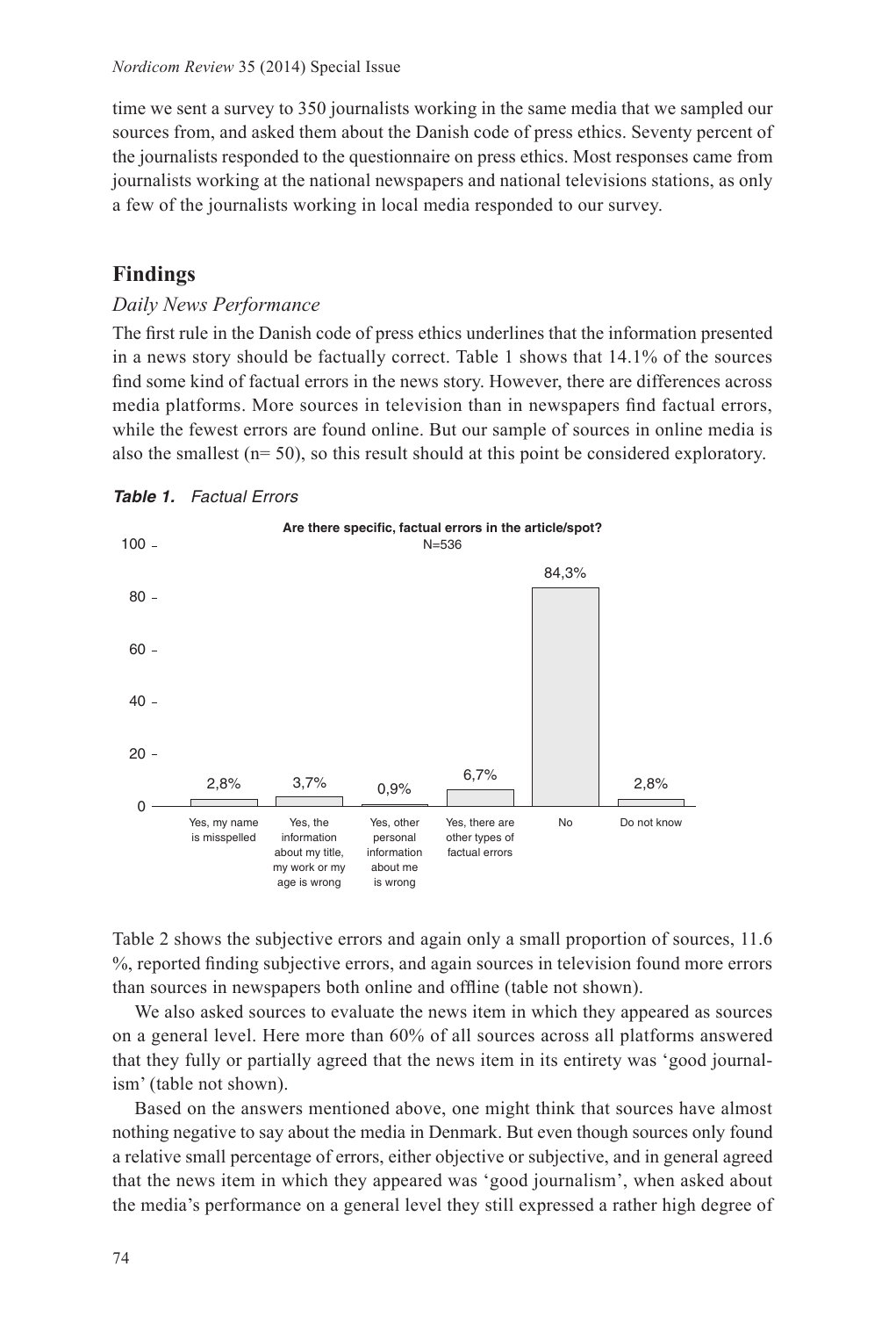



skepticism toward the media. When asked the general question about the reliability of Danish news media, 50.2 % partially agreed that the news media was in general reliable. Only 7.6 % fully agreed (table not included). As shown in Table 3, it is the question of possible political bias in the media that concerns the news sources. Historically, Danish newspapers were party papers, but the party press died out by the 1970s, and television in Denmark is public service and thus bound by law to be impartial and balanced. Still more than 50% of sources agree or partially agree that the news media are politically biased.



### *Table 3. Bias in the News*

# *Daily Practice of Press Ethics*

A code of press ethics may be seen as a rule book on how to do 'good journalism' within a specific news regime. In Denmark, we have had general guiding rules since the 1950s. These rules were revised in 1991 and again in May 2013. These questions concern the code of ethics that was in effect until May 2013.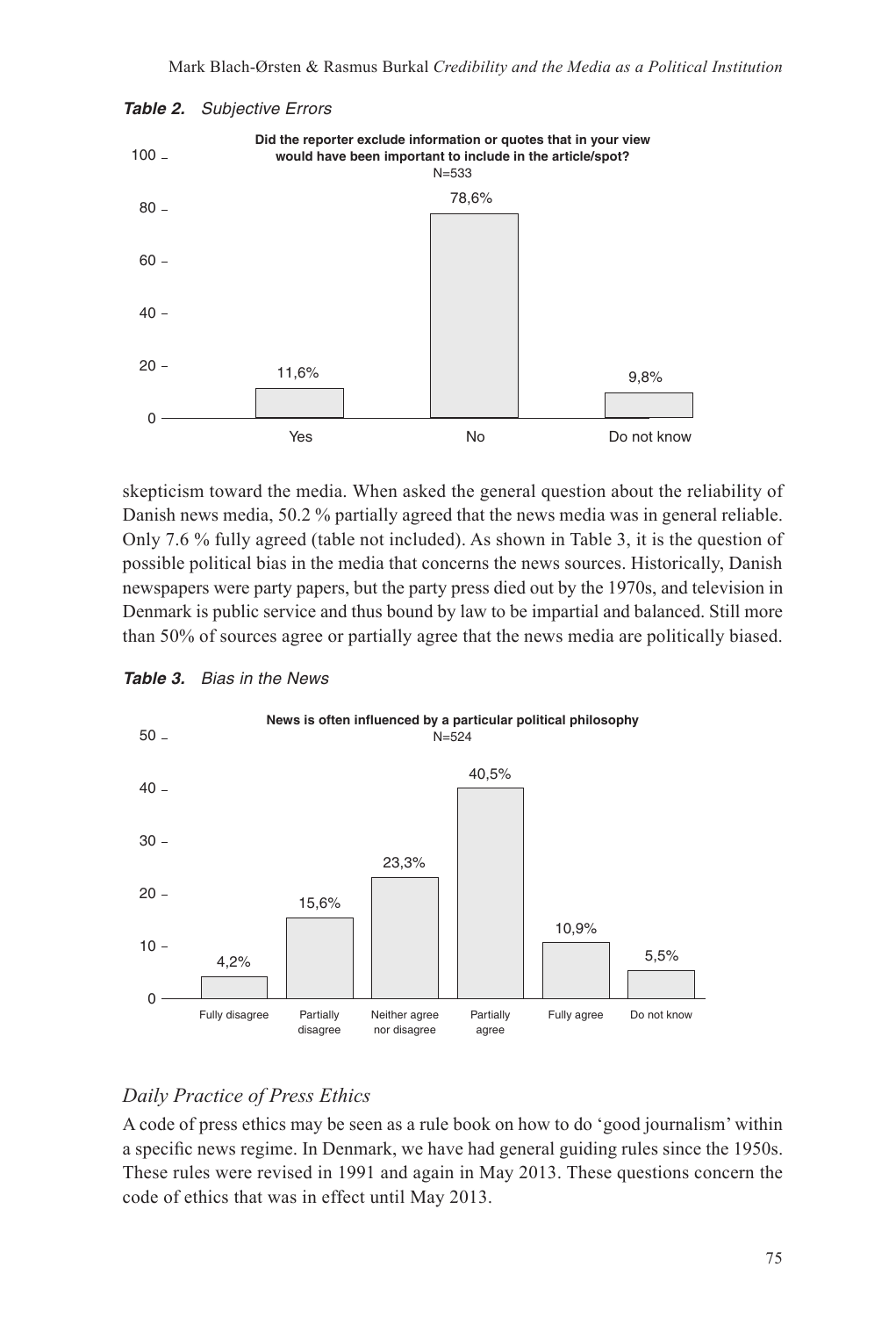### *Nordicom Review* 35 (2014) Special Issue

Table 4 shows that most journalists are well aware of the code of ethics, but that journalists working in local newspapers are somewhat less aware of it. But this may also be due to the fact that fewer journalists from the local papers answered the survey, so, again, this result should only be viewed as exploratory. And due to the small n, the same applies to answers from journalists working online.

## *Table 4. Familiarity with Press Ethics*

|             | <b>Broadsheet</b><br>newspapers | Local<br>newspapers | Online<br>newspapers | Public service<br>television | Mean  |
|-------------|---------------------------------|---------------------|----------------------|------------------------------|-------|
| Yes         | 94.2%                           | 81.8%               | 91.3%                | 90.9%                        | 90.5% |
| <b>No</b>   | 2.9%                            | 13.6%               | 4.3%                 | $3.0\%$                      | 3.6%  |
| Do not know | 2.9%                            | 4.5%                | 4.3%                 | 6.1%                         | 5.9%  |
| $N =$       | 126                             | 22                  | 23                   | 60                           | 231   |

**Are you familiar with the guiding rules for the ethics of journalism?**

Table 5 displays the results based on our questions to journalists about how often they found examples of the code of press ethics being broken at the media establishments where they work. There are some differences across media, but in general journalists found that the code of ethics was broken both on a weekly and on a monthly basis.

|              | At my work, I find examples of bad journalistic ethics |                     |                      |                              |       |  |  |
|--------------|--------------------------------------------------------|---------------------|----------------------|------------------------------|-------|--|--|
|              | <b>Broadsheet</b><br>newspapers                        | Local<br>newspapers | Online<br>newspapers | Public service<br>television | Mean  |  |  |
| Daily        | 1.0%                                                   | $0.0\%$             | 0.0%                 | 1.5%                         | 0.7%  |  |  |
| Weekly       | 15.4%                                                  | 13.6%               | 8.7%                 | 12.1%                        | 12.5% |  |  |
| Monthly      | 27.9%                                                  | 31.8%               | 26.1%                | 37.9%                        | 31.1% |  |  |
| Semiannually | 31.7%                                                  | 22.7%               | 26.1%                | 28.8%                        | 28.6% |  |  |
| Annually     | 8.7%                                                   | 13.6%               | 26.1%                | 16.7%                        | 14.3% |  |  |
| Never        | 5.8%                                                   | 4.5%                | 4.3%                 | $0.0\%$                      | 3.9%  |  |  |
| Do not know  | 9.6%                                                   | 13.6%               | 8.7%                 | 3.0%                         | 8.9%  |  |  |
| $N =$        | 126                                                    | 22                  | 23                   | 60                           | 231   |  |  |

## *Table 5. Examples of Bad Journalistic Ethics*

Finally, see Table 6 below, we also asked journalists to list the reasons that might cause a journalist in the newsroom to pay less regard to the general code of press ethics. The results show that work pressure, competition with other media and pressure from editors were some of the main reasons given to explain why journalists might ignore ethics in their work. The answers were the same across all platforms.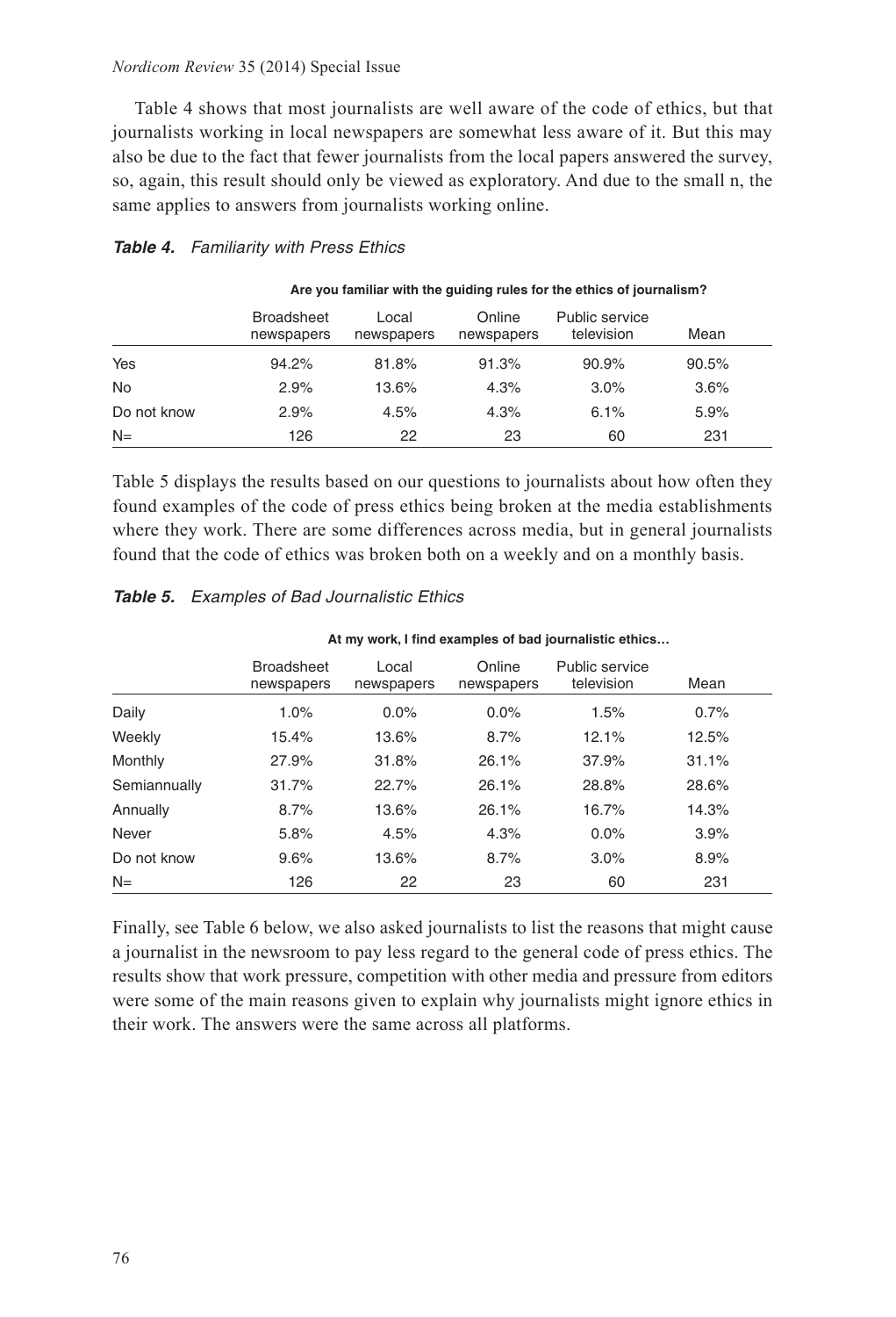

*Table 6. Reasons to Compromise on Ethics*

## **Discussion**

To sum up, the present study shows that, when it comes to the daily and most basic of journalistic practices, i.e., talking to sources and producing stories, the sources find relatively few errors, whether objective and subjective. We use the term "relatively" because other studies using the source-survey method have reported a much higher percentage of objective errors. Porlezza, Maier and Russ-Mohl (2012) found factual inaccuracy in 60% of Swiss newspapers and 48% of US papers. However, Porlezza, Maier and Russ-Mohl also mention an Irish study that found objective errors in only 3.4% of the news items investigated and a study of news agencies that found only 10% inaccuracy. Thus, an error rate of 14.1% would seem to be on the lower end of the scale. Why Danish media differ from US media is difficult to determine, but in Denmark many reporters send quotes to their sources to get them cleared for any factual mistakes, such as mistakes in names, titles and use of figures. And indeed, in the study by Porlezza, Maier and Russ-Mohl (2012), it is factual mistakes such as incorrect names, or dates, that make up the bulk of the objective errors.

But though the sources found relatively few objective errors, they still, on a general level, displayed mistrust in the media in the sense that many of them found the media to be politically biased. From inside the newsroom, journalists themselves found some reason to worry about the state of press ethics, and many cited work pressure in the newsroom as a possible reason for compromising on ethics. Thus while both sources and journalists found only some reason for concern, what most clearly stands out from the study is the fact the sources on a general level suspected the media of being politically biased. There may be historical reasons for this, as the Danish party press, compared to the American party press, only died out recently, and political parallelism is a defining feature of the democratic and corporate media system. But Danish television is obliged by law to produce news that is impartial and unbiased and has never been affiliated with any political party.

But skepticism and mistrust regarding sources, which according to Meyer (2004) trickles down to the general audience, may also have to do with the fact that journalistic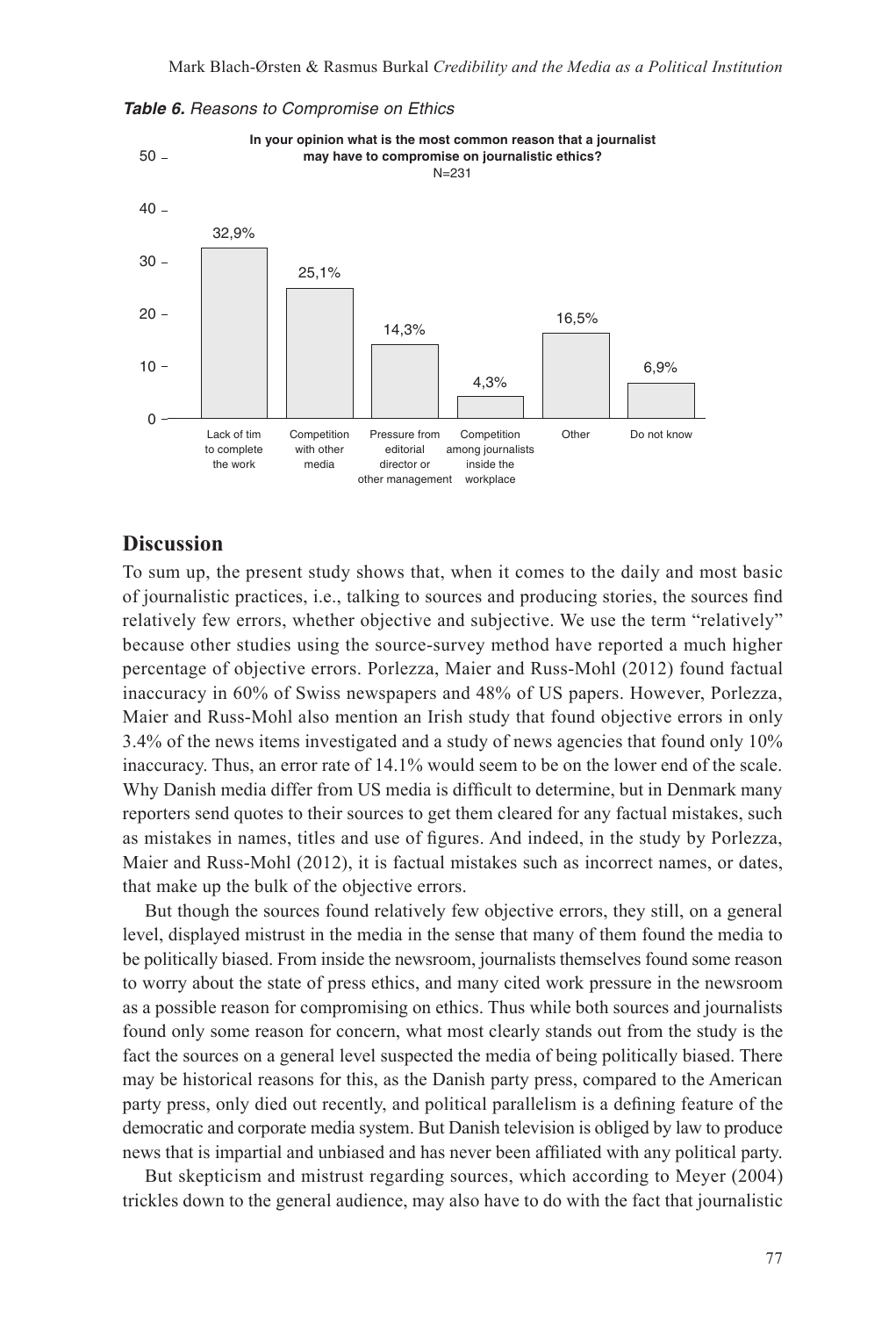#### *Nordicom Review* 35 (2014) Special Issue

practices largely remain hidden from outside scrutiny. Therefore, it is possible for the sources in our survey to judge the news stories – where they themselves are appear as sources, and thus have been at least partly involved in producing – as being examples of good journalism, while at the same time, on a general level, remain skeptical of (all) other news stories. As Kovach and Rosenstiel wrote in *The Elements of Journalism* on good journalism practices:

*The willingness of the journalist to be transparent about what he or she has done is at the heart of establishing that the journalist is concerned with the truth.... Too much journalism fails to say anything about methods, motives, and sources*.

Returning to the question of institutional credibility, the study has shown that the daily practice of journalism in Denmark can be described by the sources that appear in the news as good journalism. Journalists are generally aware of the code of ethics and sources generally find few objective and subjective errors. Nevertheless, journalists fear that increasing work pressure in the newsroom jeopardizes ethical journalism, and sources in general are concerned about media manipulation.

# **Conclusion**

We can conclude that the status of the news media's credibility at an institutional level is sound, but threatened by a general distrust on the part of sources and a general worry among journalists. All this leads back to Cook's quote about the daily performance of journalism and how "*such performances may become ever more central."* If practices in the newsroom became more transparent, sources and other users of the news would be able to decide for themselves, on much more substantial grounds, whether or not a news item should be considered good journalism. This would make it possible for skeptical sources to test their skepticism against the work of the journalist. At the same time, a more transparent newsroom might make it more difficult to increase the pressure on journalists to produce more instead of better stories, because stories produced with too few sources, or stories based solely on media subsidies would be very hard for editors to justify to an audience, especially an audience whose 'willingness-to-pay' is more and more central to the survival of the news media. Further research should focus on ways to open up the newsroom and thus make the daily performance of good journalism more transparent to a larger audience.

## **References**

- Albæk, E., D.N. Hopman, and C.H. de Vreese (2010) *Kunsten at holde balancen.* Odense: Syddansk Universitetsforlag
- Allern, S. (2001) *Flokkdyr på løvebakken*. Oslo: Pax Forlag
- Allern, S. and M. Blach-Ørsten (2011) "The news media as a political institution AScandinavian perspective", *Journalism studies,* 12 (1): 92-105.
- Arvidson, P. (1977) *Trovärdighet hos massmedier?* Beredskapsmämnden fo¨r psykologisk försvar. (Psykologisk försvar, nr. 103).

Blach-Ørsten, M. (2013a.) *Skandalemaskinen*. København: Columbus.

Blach-Ørsten, M. (2013b.) "The Emergence of an Increasingly Competitive News Regime in Denmark", in *Political Journalism in Transition*, edited by R. Kuhn and R.K. Nielsen, pp.93-110. London/New York: I.B. Tauris.